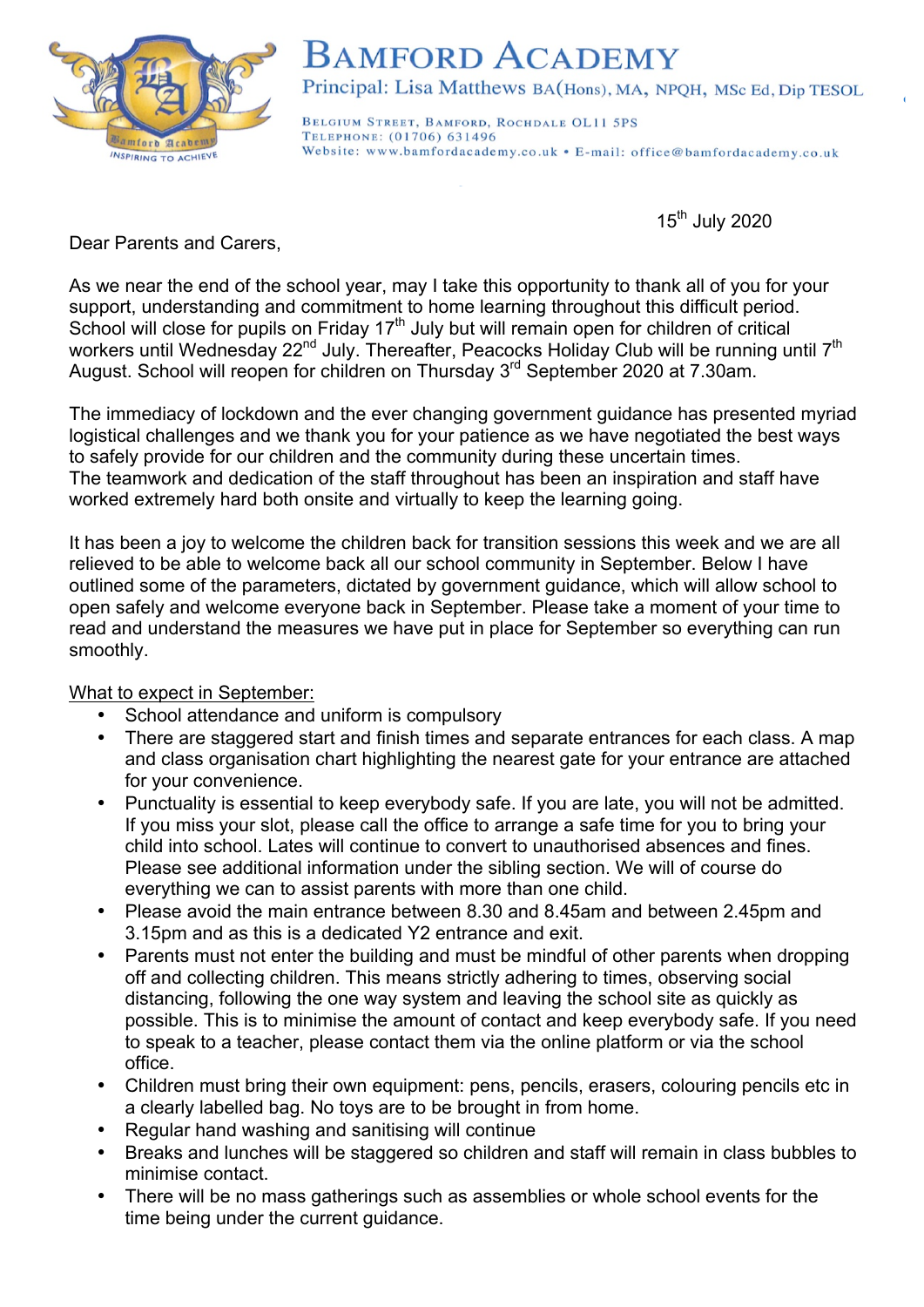- Classrooms and common areas will be cleaned, sanitised and well ventilated throughout the day. Windows and doors will be opened so please ensure your child has a jumper for the colder months.
- We are not expecting children or staff to wear masks because this causes a barrier and is not necessary under the current guidance. Staff have been issued with PPE in the event of a first aid incident and they have been briefed on safe disposal.
- Peacocks is available for working parents from 7.30 am 9am and 3.00 5.00pm. The risk assessment follows school procedure with regular hand washing, sanitising of equipment and children in separate bubbles as far as possible. If you require a place, please contact Mrs Hegazy as soon as possible so we can plan appropriately.
- From September, free school meals will be served in school so the voucher scheme will cease after the holidays.

## **Siblings**

If you have more than one child, drop off at the earliest time then follow the one way system and drop siblings who are attending later at the Peacocks entrance. School will ensure they are kept in bubbles and transported to the correct place at the correct time. There will be a minimal charge of £1.50 for this service.

**Example A:** Mr Bamford has a child in Goldcrests, one in Hawks and a child in Eagles. He parks very considerately near Curlew Close, enters via the Curlew Close gate and drops Child A at Goldcrests entrance, follows the one way system to drop Child B at Hawks' entrance and continues round the one way system to drop Child C at Eagles. As child C does not start until 9am, Mr Bamford has the option of dropping Child C at Peacocks' entrance and continuing with his day.

**Example B:** Mrs Norden has a child in Chicks and a child in Owls. Both children start at 8.45am. Mrs Norden and her children come in via Bamford Way; one child is dropped off at Owls' entrance at 8.45am and Mrs Norden then follows the one way system to Chicks' entrance. Mrs Norden has informed Chicks' teacher via the online platform that both her children start at the same time so the staff at Chicks' entrance know that Mrs Norden may be a few minutes late.

Finally, please do not hesitate to contact us with any questions or concerns. Sometimes it has been difficult to get through to the office because all staff have been pupil facing, pulling together as a team to try and keep things as normal as possible for children. From September, we have a full complement of staff back in and we are all looking forward to working together again.

Thank you for taking the time to read this. I wish you all the very best for the summer and trust that you and your loved ones will stay safe and well.

Best wishes

Amasser

Ms L Matthews **Principal**